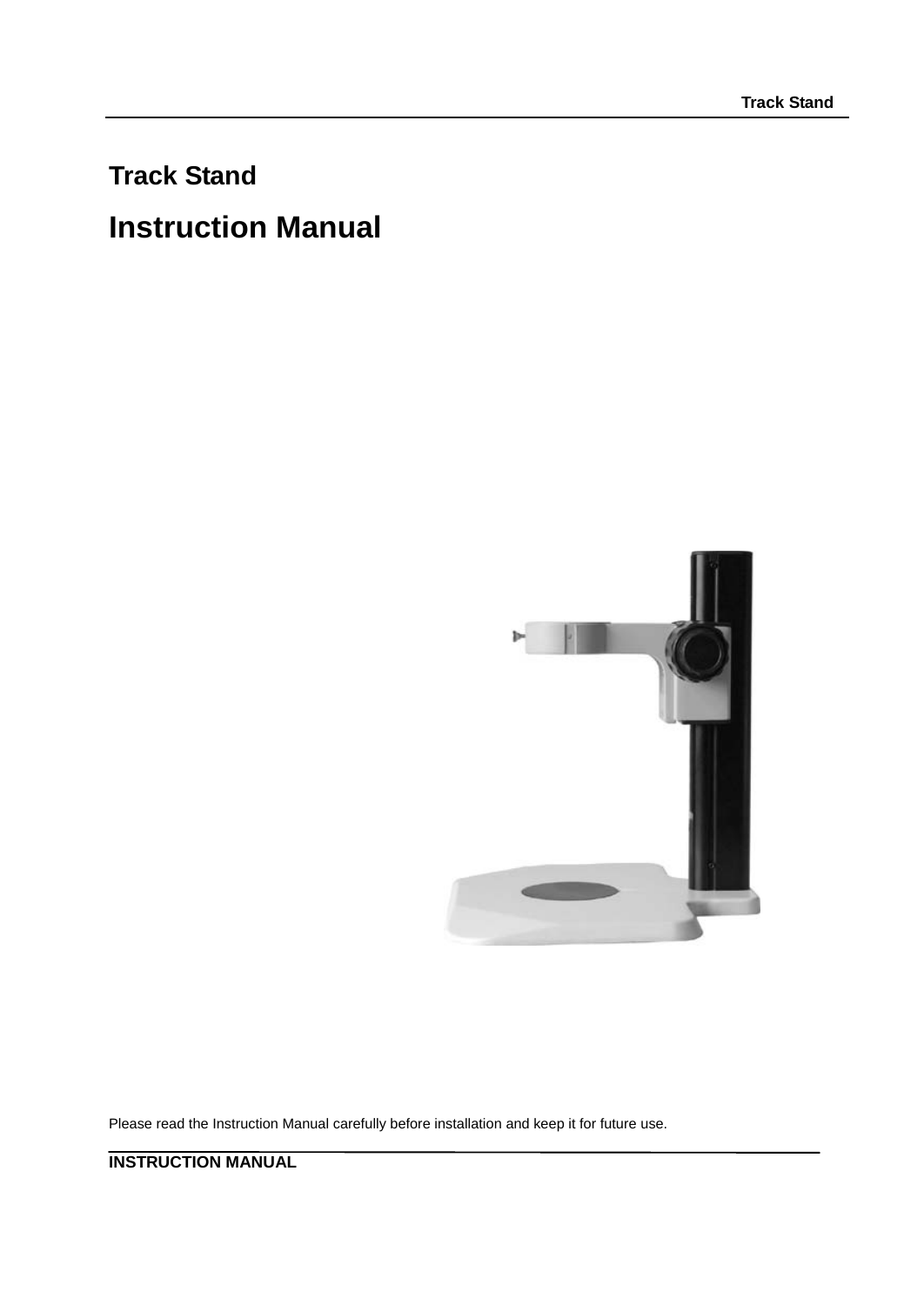### **I. Confirm your purchase order**

| 76MM               | P7 | 39MM                    | 83MM        | 85MM               | B&L                | N Type             |
|--------------------|----|-------------------------|-------------|--------------------|--------------------|--------------------|
| <b>Track Stand</b> |    | Track Stand Track Stand | Track Stand | <b>Track Stand</b> | <b>Track Stand</b> | <b>Track Stand</b> |
|                    |    |                         |             |                    |                    |                    |

**Notes**: Accessories of the Track Stand with fine-focus are the same.

## **II. Open the package and confirm the parts**

Open the package and take out the parts carefully. Contact the local dealer for any missing part. Please check the received parts based on your purchase order:

| Quantity | Name of Parts                                                      |  |                                              |  |  |  |
|----------|--------------------------------------------------------------------|--|----------------------------------------------|--|--|--|
| 1        | Base                                                               |  |                                              |  |  |  |
| 4        | Locking screws of the track                                        |  |                                              |  |  |  |
| 1        | Holder<br>Check your ordered holder                                |  | □76mm Holder<br>□83mm Holder<br>□85mm Holder |  |  |  |
|          | □39mm Holder                                                       |  | □PZ Microscope<br>Holder                     |  |  |  |
|          | □B&L Holder                                                        |  | □N Adapter                                   |  |  |  |
| 1        | <b>Track Cap</b>                                                   |  |                                              |  |  |  |
| 3        | Locking screws of the holder                                       |  |                                              |  |  |  |
| 1        | <b>Track</b>                                                       |  |                                              |  |  |  |
| 1        | Wrench Key                                                         |  |                                              |  |  |  |
| 1        | 95 mm black and white plastic or glass frosted plate (on the Base) |  |                                              |  |  |  |
| 1        | <b>Instruction Manual</b>                                          |  |                                              |  |  |  |

#### **III. Installation**

Make sure whether the Track Stand you choose includes illumination Base or not. If it excludes illumination Base, please follow the following instruction to install. If it includes illumination Base, please refer to the Instruction Manual and Notes of Illumination Base for using the stand with Illumination Base.